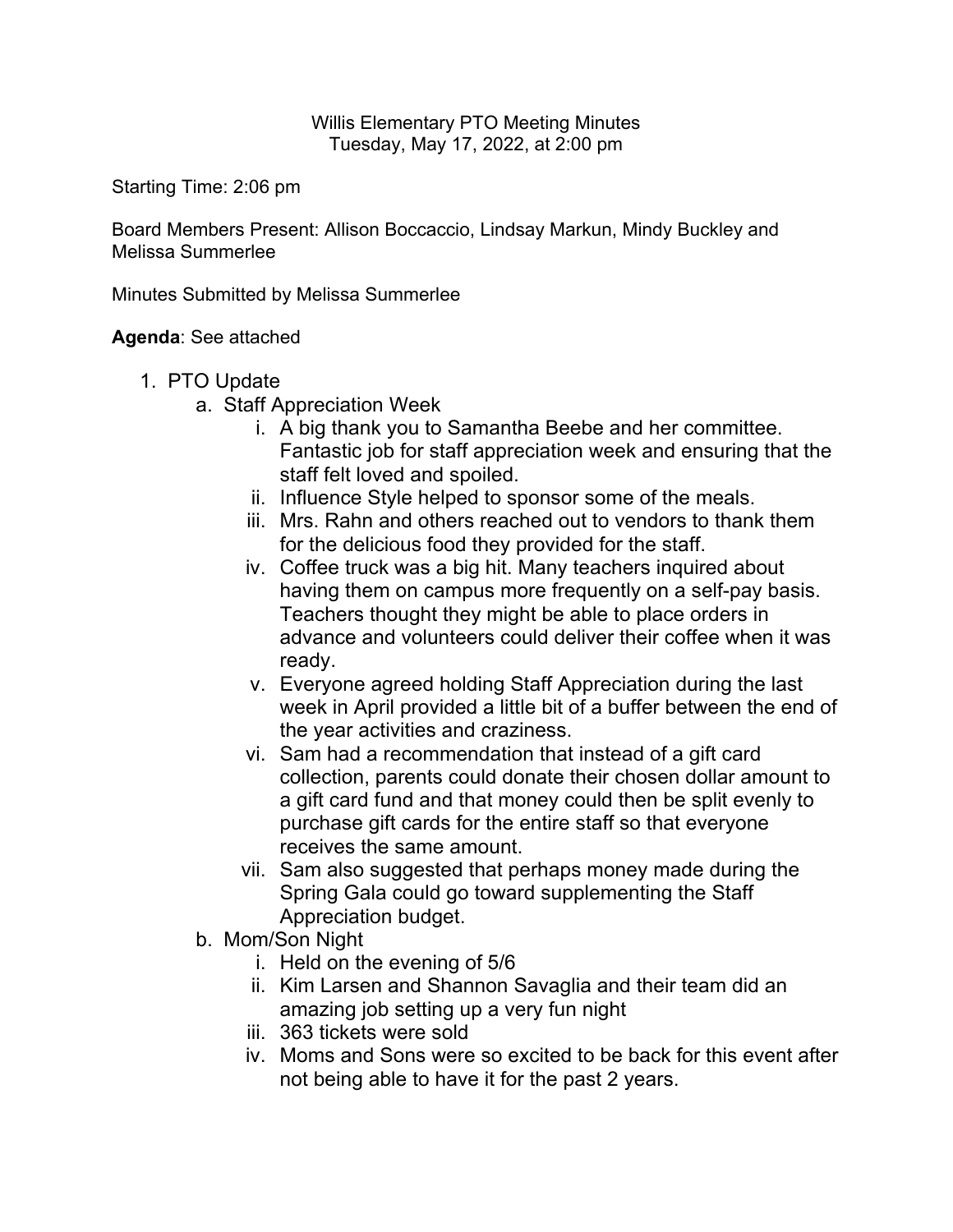- c. Shade Structure
	- i. County stipulations require that any shade structures be a certain height over the tallest piece of equipment. Because of the space net, the required height of the shade structure has meant looking at alternative designs.
	- ii. The most recent option that was priced out is more expensive than the original quote the PTO received.
	- iii. PTO is looking for some creative funding options, including grants and business partner sponsorships to help with the cost.
	- iv. School is also required to use a county approved vendor.
	- v. Mrs. Rahn suggested reaching out to Pat Neal, a local builder, that has helped Willis before.
	- vi. Lindsay is looking at a grant from the Dermatology Association that provides funds for shade structures.
	- vii. With current balance in the PTO account, perhaps additional playground equipment can be purchased and shade structure can be the goal of the next fundraiser.
	- viii. Addition of another basket swing and additional mulch, turf and the items needed for the Gecko Café could be purchased with the current funds in the PTO account.
	- ix. Sam Beebe mentioned new turf at Southside with a potential vendor that could give a quote for turfing the Gecko Café area.
	- x. Mrs. Mau mentioned the success of the new playground equipment and that they have noticed fewer disciplinary issues since the installation of the new equipment.
- d. Fundraisers
	- i. Possibly use the funds from next year's Color Run to fund the shade structure
	- ii. Agreement on keeping the Color Run in November, the week before Thanksgiving.
	- iii. PTO would like to throw a Spring Gala. Many locations are being considered.
	- iv. Consider tweaking structure for Gala baskets to maximize the amount of money they can make.
- e. Volunteer Breakfast
	- i. Taking place Tuesday, May  $24<sup>th</sup>$  at 8:45 am.
	- ii. Another Broken Egg has kindly offered to sponsor the breakfast
	- iii. This is our opportunity to say thank you to our Platinum Business Partners, Room Parents, SAC committee and Committee Chairs.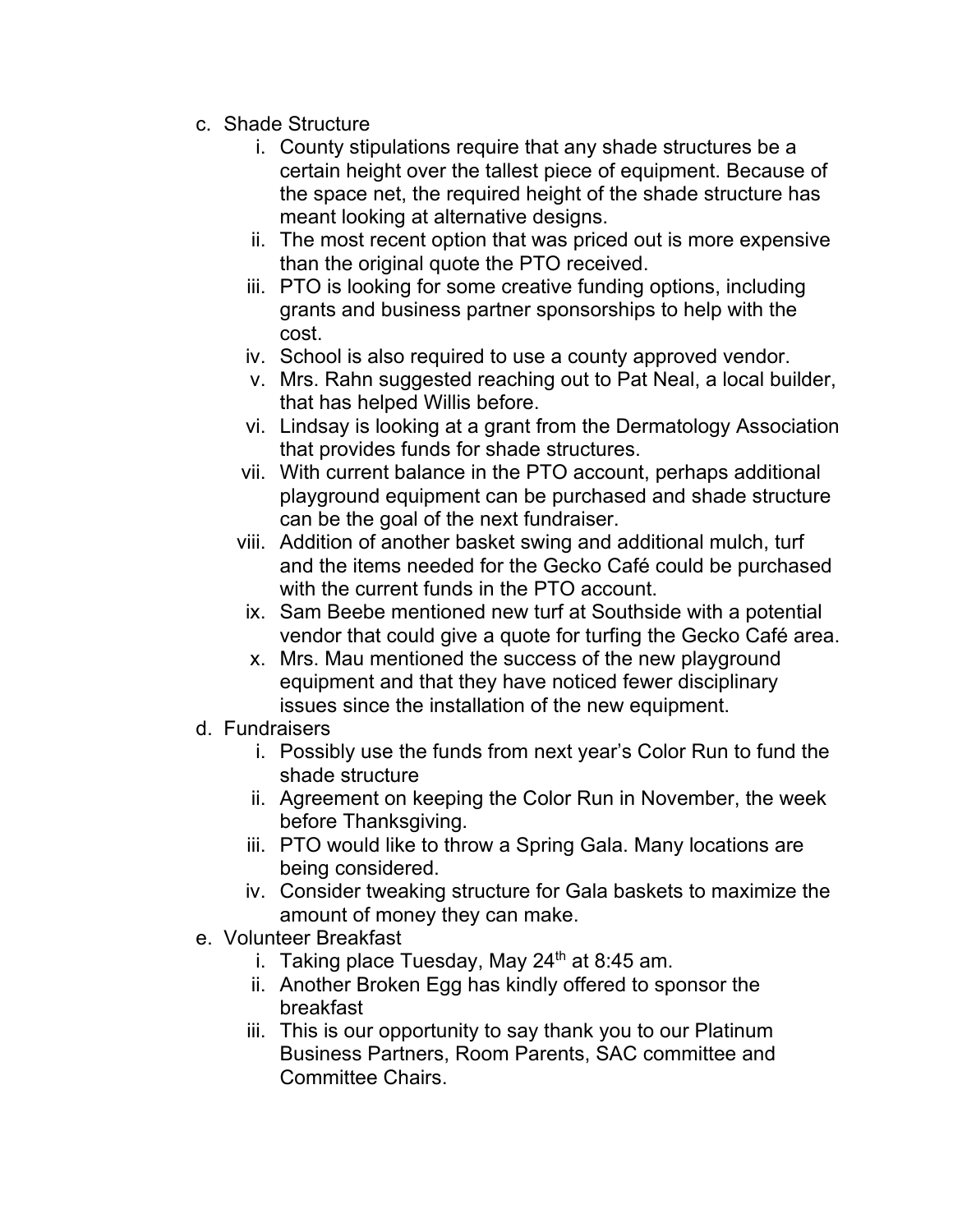- f. Manatee Apparel
	- i. Limited Edition Tie Dye Color Run Shirts were a big hit with the students.
	- ii. Inventory/supply chain issues held up the delivery time for the shirts.
	- iii. Waiting to hear if Manatee Apparel can print new car rider hang tags. PTO is looking for a business partner sponsor that might want to sponsor the car tags.
	- iv. Lindsay ordered a supply of Gecko Award magnets for next year so that they will be in prior to Gecko Awards, in case of any inventory issues.
	- v. New merchandise is up on Manatee Apparels website. Hats, adult polos, etc.
	- vi. Tumblers and car decals will be sold this week before and after the kindergarten performance.
	- vii. Mrs. Price inquired about adding "Staff" to some of the Willis shirts. Lindsay also said if staff members have any design ideas for shirts, they'd like to please pass them along.
- g. Financials
	- i. Mindy passed around April financials and the current May financials
	- ii. Balance is currently at \$64k.
	- iii. Upcoming expenses include many of the  $5<sup>th</sup>$  grade end of year costs.
- 2. Principal's Update
	- a. This is Mrs. Mau's last PTIO meeting.
	- b. Dr. Fradley will be the new Assistant Principal. She is very excited to come to Willis. Mrs. Mau has worked with her before and that will help the transition.
	- c. Mrs. Price asked that if PTO is able to have Muffins with Mom/Donuts with Dad event, to please have them from 7 – 7:45 am. Otherwise the mornings get very chaotic with students that are attempting to have breakfast at school and all adults having to be entered in to the Raptor system.
	- d. Mrs. Rahn asked about continuing the Muffins with Mom/Donuts with Dad events during the weeks of the Book Fair. Allison mentioned the success of the Book Fair night and talked about continuing to host those with fun additions like food trucks.
	- e. PTO would love to organize more family events like Bingo and Book Fair, Food Trucks, etc.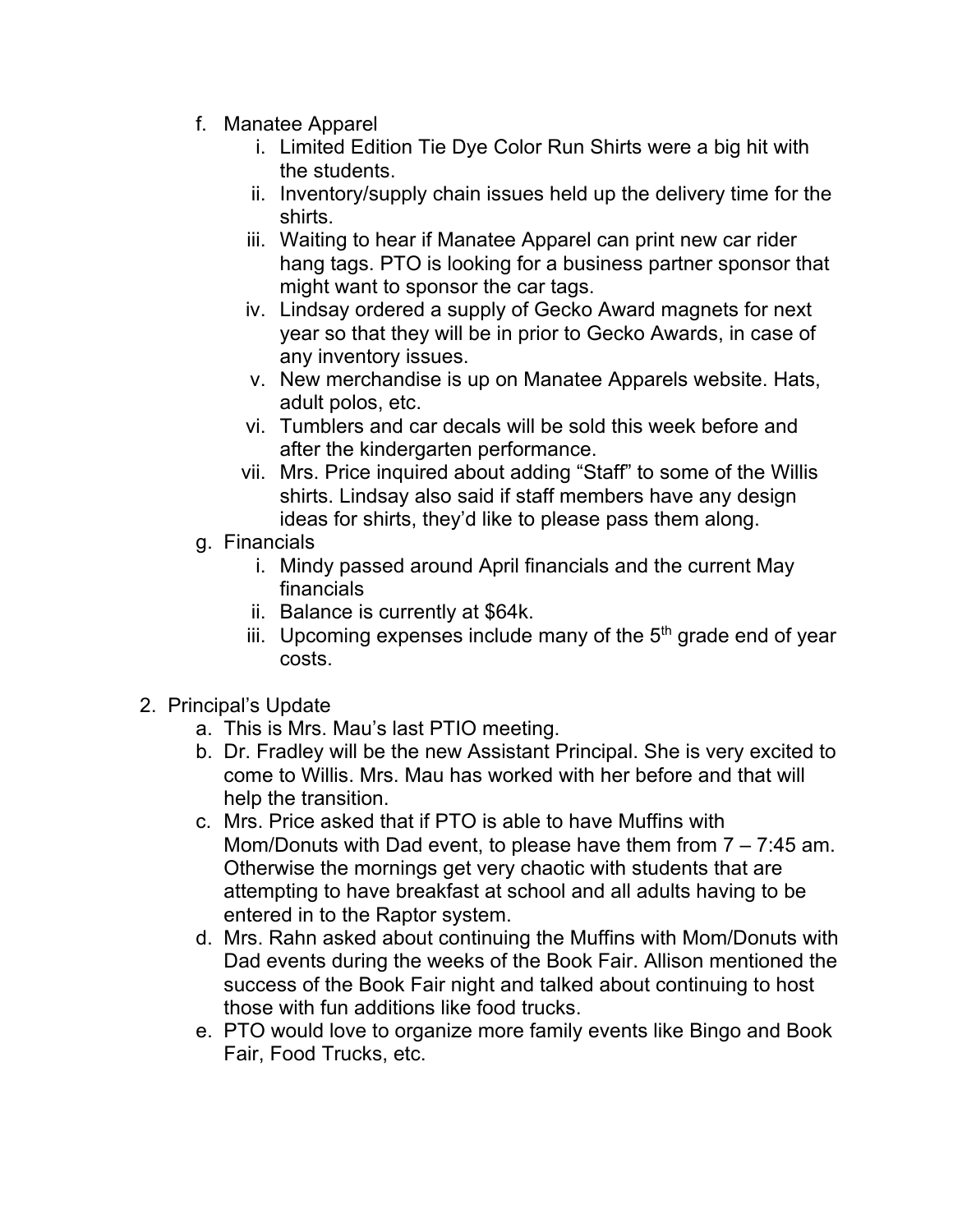- f. Mrs. Price is continuing to hire for open positions. There have been additional classes added to several grades as well as some teacher departures that need to be replaced.
- g. There are also some para positions that will need to be filled and a PE tech position that has been added.
- h. SAC Meeting is tonight with District speaker Kevin Chapman in attendance to discuss the strategic plan for the district.
- i. Mrs. Price is looking forward to seeing everyone at the Volunteer Breakfast.
- 3. Teachers Update
	- a. Teachers were very grateful for all the goodies during Staff Appreciation Week. They felt very spoiled.
	- b. Teacher inquired about sun shades for playground, so Mrs. Rahn can pass along the update.
	- c. Mrs. Rahn asked if at the beginning of the year if PTO committees could give gift cards to all teachers to allow them to buy supplies and items to set up their classroom.
		- i. Allison and Mrs. Price mentioned that if gift cards are given in that way, then teachers need to save their receipts to reconcile their purchases.
		- ii. Discussion on alternate ways to provide teachers with supplies was considered. Amazon Wish Lists that parents could buy from or Business Partner sponsorships to "Adopt a Class" were discussed.
- 4. 2022-2023 PTO Committee Chairs
	- a. Many Opportunities for people to get involved
	- b. Samantha Beebe offered to chair Staff Appreciation Week again
	- c. Kim Larsen offered to be Room Parent Coordinator and Chair the Spring Gala event.
	- d. Other Committee Chair positions that are filled:
		- i. 5<sup>th</sup> Grade Committee- Barb Hagan and Melissa Summerlee
		- ii. Honor Roll Breakfast- Barb Hagan and Melissa Summerlee
		- iii. Communications- Emily McLaughlin
		- iv. Secret Santa- Emily McLaughlin
		- v. Kindergarten Play Date- Marni Naumann
	- e. Positions that are open
		- i. Volunteer Coordinator
		- ii. Yearbook
		- iii. Color Run
		- iv. Daddy/Daughter Dance
		- v. Mom/Son Event